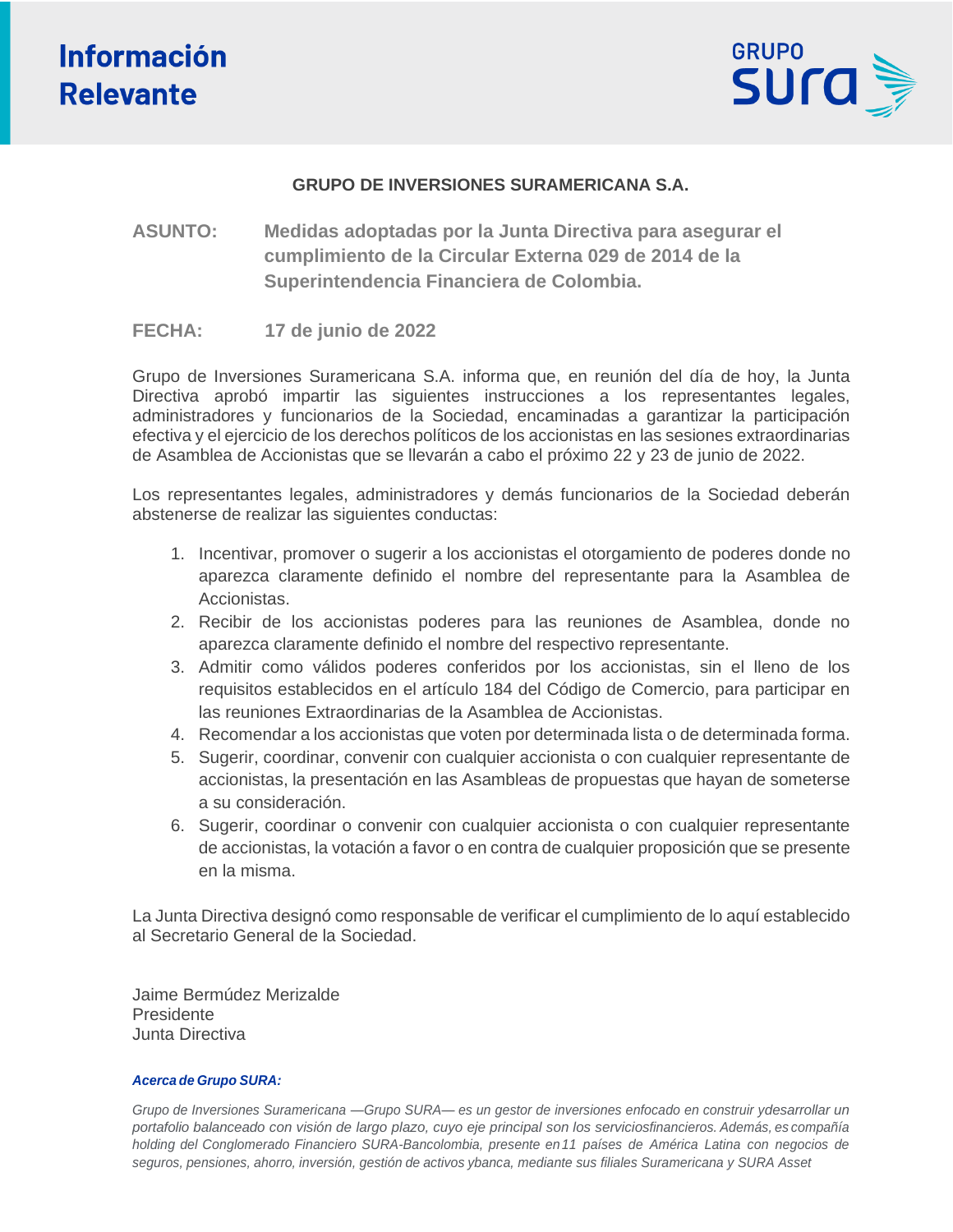# **Información Relevante**



*Management, y como principal accionista (no controlante) de Bancolombia. Grupo SURA cotiza en la Bolsa de Valores de* Colombia (BVC) y está inscritaen el programa ADR - Nivel I, en Estados Unidos. Es la única entidad latinoamericana del sector *ServiciosFinancieros Diversos y Mercados de Capitales incluida en el Índice Global de Sostenibilidad Dow Jones (DJSI), que reconoce a organizaciones con mejores prácticas económicas, sociales y ambientales. En otras industrias, Grupo SURA cuenta con inversiones en Grupo Nutresa (alimentos procesados) y GrupoArgos (cemento, energía y concesiones viales y aeroportuarias).*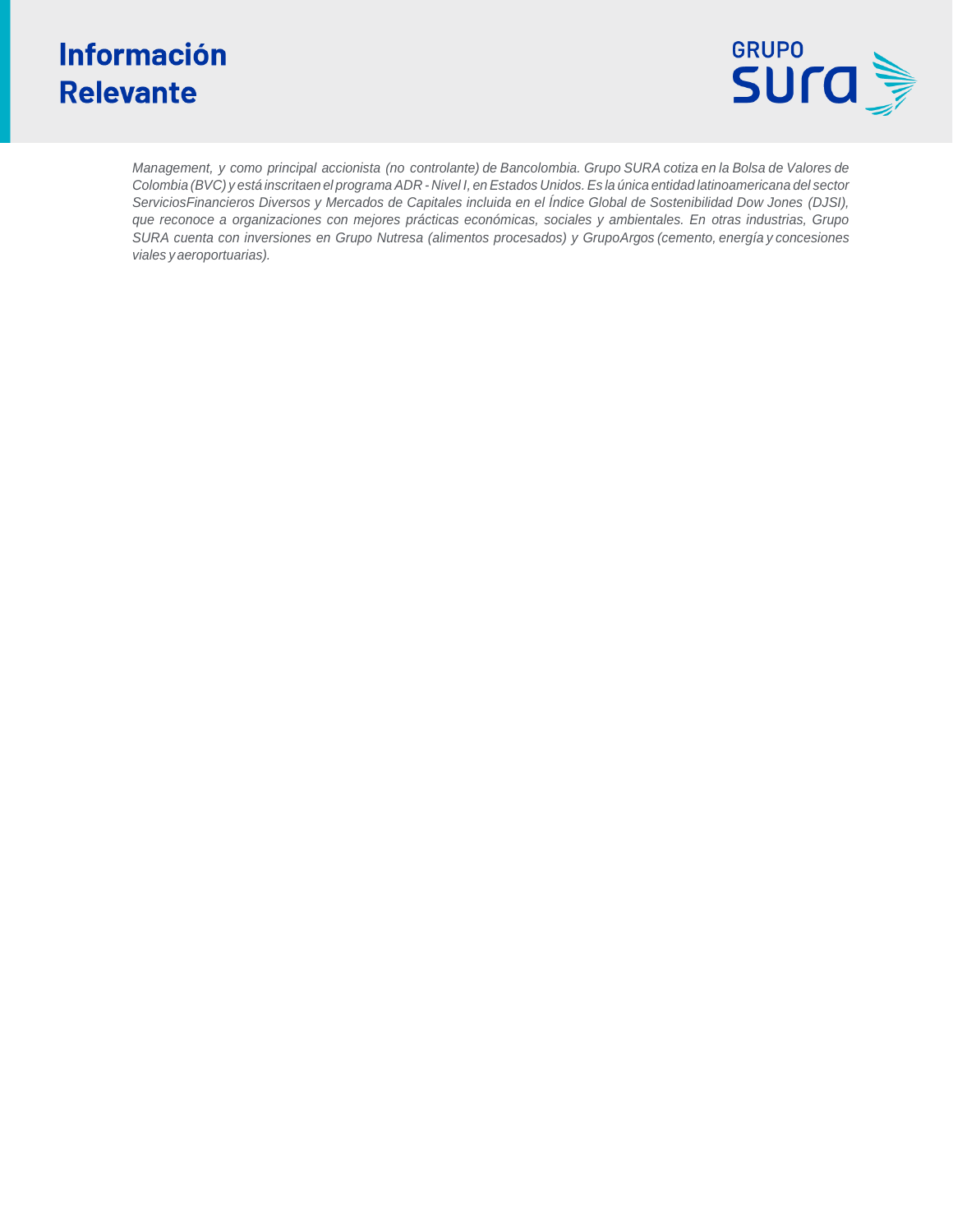

## **GRUPO DE INVERSIONES SURAMERICANA S.A.**

**REF: Measures adopted by the Board of Directors to ensure due compliance with External Circular No. 029 issued in 2014 by the Colombian Superintendency of Finance.**

## **DATE: June 17, 2022**

Grupo de Inversiones Suramericana S.A. hereby announces that, at a meeting held today, its Board of Directors authorized the following instructions to be given to the Company's legal representatives, senior executives and officers, aimed at ensuring that shareholders may effectively participate and exercise their ownership rights at their upcoming Extraordinary Meetings to be held on June 22 and 23, 2022.

The Company's legal representatives, senior executives and other officers must abstain from the following:

- 1. Encouraging, suggesting or providing incentives for shareholders to grant powers of attorney where the name of the representative appointed to attend these Shareholders´ Meetings is not clearly stated.
- 2. Receiving powers of attorneys from shareholders where the name of the representative appointed to attend these Shareholders´ Meetings is not clearly stated
- 3. Accepting as valid powers of attorney from shareholders that do not comply with that laid out in Article 184 of the Code of Commerce for their respective representatives to attend these Extraordinary Shareholders´ Meetings.
- 4. Recommending that shareholders vote for a certain list or in a certain way.
- 5. Suggesting, liaising or agreeing with any shareholder or shareholder representative with a view to submitting proposals for shareholders to consider at the aforementioned Shareholders´ Meetings.
- 6. Suggesting, liaising or agreeing with any shareholder or shareholder representative with a view to voting for or against any proposal submitted for the consideration of the shareholders at the aforementioned Shareholders´ Meetings.

The Board of Directors designated the Company Secretary as the person responsible for verifying compliance with the provisions herein stipulated.

Jaime Bermudez Merizalde Chairman Board of Directors

#### *About Grupo SURA*

*Grupo de Inversiones Suramericana -Grupo SURA- is an investment management corporation focused on building and developing a well- balanced portfolio based on a long-term vision, whose main focus is the financial services*